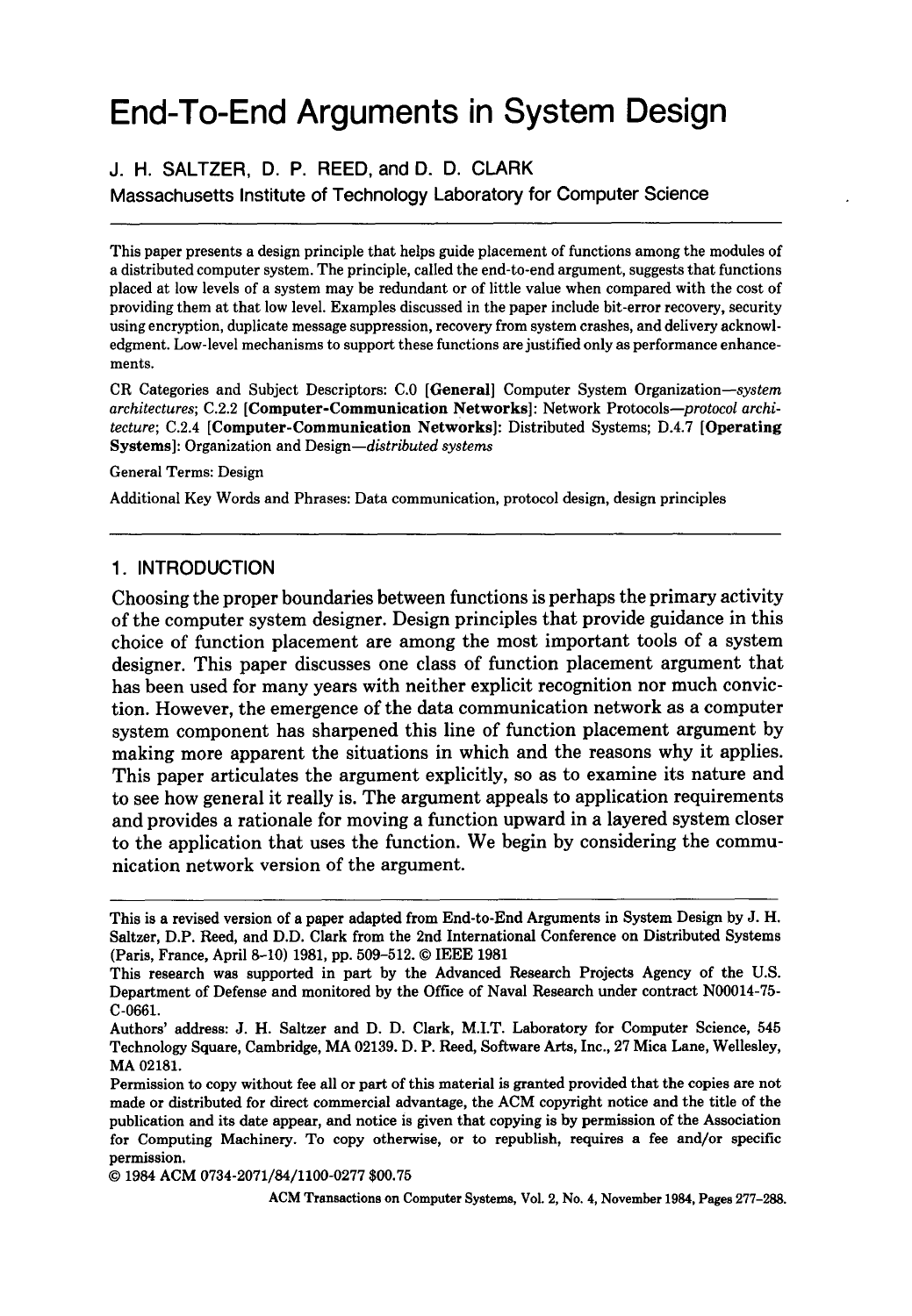In a system that includes communications, one usually draws a modular boundary around the communication subsystem and defines a firm interface between it and the rest of the system. When doing so, it becomes apparent that there is a list of functions each of which might be implemented in any of several ways: by the communication subsystem, by its client, as a joint venture, or perhaps redundantly, each doing its own version. In reasoning about this choice, the requirements of the application provide the basis for the following class of arguments:

*The function in question can completely and correctly be implemented only with the knowledge and help of the application standing at the endpoints of the communication system. Therefore, providing that questioned function as a feature of the communication system itself is not possible. (Sometimes an incomplete version of the function provided by the communication system may be useful as a performance enhancement.)* 

We call this line of reasoning against low-level function implementation the *end-to-end argument.* The following sections examine the end-to-end argument in detail, first with a case study of a typical example in which it is used--the function in question is reliable data transmission—and then by exhibiting the range of functions to which the same argument can be applied. For the case of the data communication system, this range includes encryption, duplicate message detection, message sequencing, guaranteed message delivery, detecting host crashes, and delivery receipts. In a broader context, the argument seems to apply to many other functions of a computer operating system, including its file system. Examination of this broader context will be easier, however, if we first consider the more specific data communication context.

# 2. CAREFUL FILE TRANSFER

## 2.1 End-to-End Caretaking

Consider the problem of *careful file transfer.* A file is stored by a file system in the disk storage of computer A. Computer A is linked by a data communication network with computer B, which also has a file system and a disk store. The object is to move the file from computer A's storage to computer B's storage without damage, keeping in mind that failures can occur at various points along the way. The application program in this case is the file transfer program, part of which runs at host A and part at host B. In order to discuss the possible threats to the file's integrity in this transaction, let us assume that the following specific steps are involved:

- (I) At host A the file transfer program calls upon the file system to read the file from the disk, where it resides on several tracks, and the file system passes it to the file transfer program in fixed-size blocks chosen to be disk format independent.
- (2) Also at host A, the file transfer program asks the data communication system to transmit the file using some communication protocol that involves splitting the data into packets. The packet size is typically different from the file block size and the disk track size.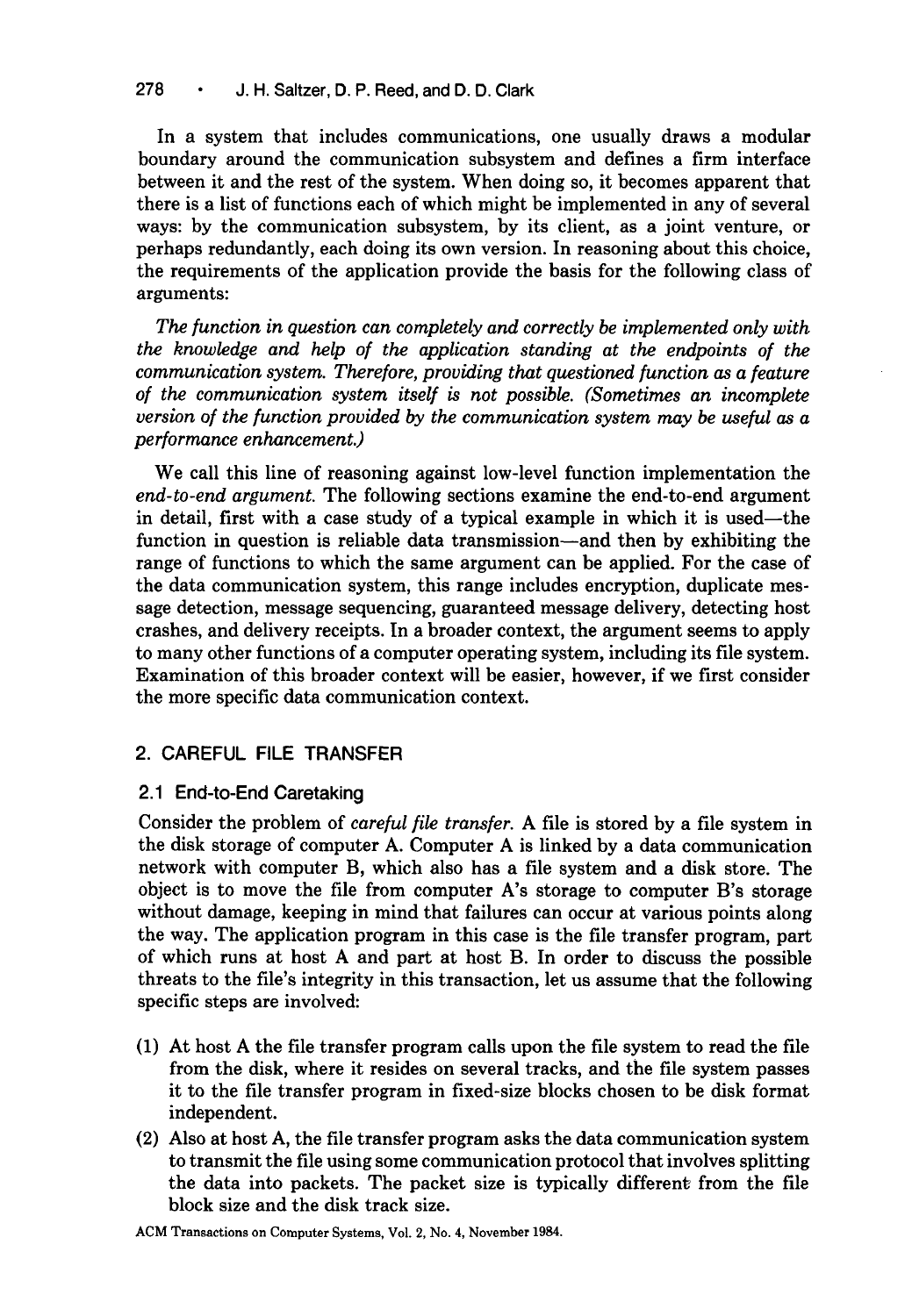- (3) The data communication network moves the packets from computer A to computer B.
- (4) At host B, a data communication program removes the packets from the data communication protocol and hands the contained data to a second part of the file transfer application that operates within host B.
- (5) At host B, the file transfer program asks the file system to write the received data on the disk of host B.

With this model of the steps involved, the following are some of the threats to the transaction that a careful designer might be concerned about:

- (1) The file, though originally written correctly onto the disk at host A, if read now may contain incorrect data, perhaps because of hardware faults in the disk storage system.
- (2) The software of the file system, the file transfer program, or the data communication system might make a mistake in buffering and copying the data of the file, either at host A or host B.
- (3) The hardware processor or its local memory might have a transient error while doing the buffering and copying, either at host A or host B.
- (4) The communication system might drop or change the bits in a packet or deliver a packet more than once.
- (5) Either of the hosts may crash part way through the transaction after performing an unknown amount (perhaps all) of the transaction.

How would a careful file transfer application then cope with this list of threats? One approach might be to reinforce each of the steps along the way using duplicate copies, time-out and retry, carefully located redundancy for error detection, crash recovery, etc. The goal would be to reduce the probability of each of the individual threats to an acceptably small value. Unfortunately, systematic countering of threat (2) requires writing correct programs, which is quite difficult. Also, not all the programs that must be correct are written by the file transfer-application programmer. If we assume further that all these threats are relatively low in probability--low enough for the system to allow useful work to be accomplished--brute force countermeasures, such as doing everything three times, appear uneconomical.

The alternate approach might be called *end-to-end check and retry.* Suppose that as an aid to coping with threat (1), stored with each file is a checksum that has sufficient redundancy to reduce the chance of an undetected error in the file to an acceptably negligible value. The application program follows the simple steps above in transferring the file from A to B. Then, as a final additional step, the part of the file transfer application residing in host B reads the transferred file copy back from its disk storage system into its own memory, recalculates the checksum, and sends this value back to host A, where it is compared with the checksum of the original. Only if the two checksums agree does the file transfer application declare the transaction committed. If the comparison fails, something has gone wrong, and a retry from the beginning might be attempted.

If failures are fairly rare, this technique will normally work on the first try; occasionally a second or even third try might be required. One would probably consider two or more failures on the same file transfer attempt as indicating that some part of this system is in need of repair.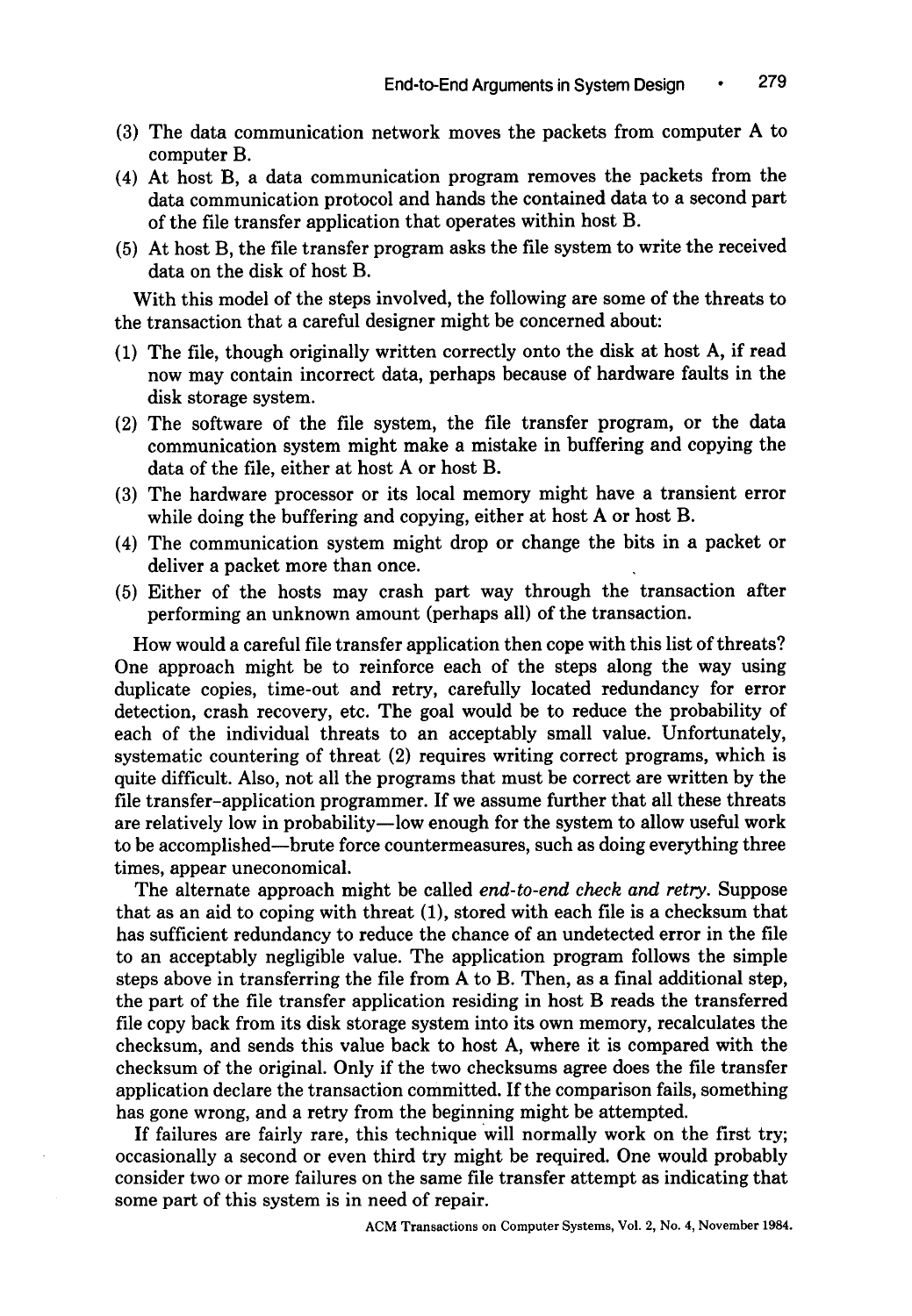Now let us consider the usefulness of a common proposal, namely, that the communication system provide, internally, a guarantee of reliable data transmission. It might accomplish this guarantee by providing selective redundancy in the form of packet checksums, sequence number checking, and internal retry mechanisms, for example. With sufficient care, the probability of undetected bit errors can be reduced to any desirable level. The question is whether or not this attempt to be helpful on the part of the communication system is useful to the careful file transfer application.

The answer is that threat (4) may have been eliminated, but the careful file transfer application must still counter the remaining threats; so it should still provide its own retries based on an end-to-end checksum of the file. If it does, the extra effort expended in the communication system to provide a guarantee of reliable data transmission is only reducing the frequency of retries by the file transfer application; it has no effect on inevitability or correctness of the outcome, since correct file transmission is ensured by the end-to-end checksum and retry whether or not the data transmission system is especially reliable.

Thus, the argument: In order to achieve careful file transfer, the application program that performs the transfer must supply a file-transfer-specific, end-toend reliability guarantee--in this case, a checksum to detect failures and a retrycommit plan. For the data communication system to go out of its way to be extraordinarily reliable does not reduce the burden on the application program to ensure reliability.

## 2.2 A Too-Real Example

An interesting example of the pitfalls that one can encounter turned up recently at the Massachusetts Institute of Technology. One network system involving several local networks connected by gateways used a packet checksum on each hop from one gateway to the next, on the assumption that the primary threat to correct communication was corruption of bits during transmission. Application programmers, aware of this checksum, assumed that the network was providing reliable transmission, without realizing that the transmitted data were unprotected while stored in each gateway. One gateway computer developed a transient error: while copying data from an input to an output buffer a byte pair was interchanged, with a frequency of about one such interchange in every million bytes passed. Over a period of time many of the source files of an operating system were repeatedly transferred through the defective gateway. Some of these source files were corrupted by byte exchanges, and their owners were forced to the ultimate end-to-end error check: manual comparison with and correction from old listings.

## 2.3 Performance Aspects

However, it would be too simplistic to conclude that the lower levels should play no part in obtaining reliability. Consider a network that is somewhat unreliable, dropping one message of each hundred messages sent. The simple strategy outlined above, transmitting the file and then checking to see that the file has arrived correctly, would perform more poorly as the length of the file increased. The probability that all packets of a file arrive correctly decreases exponentially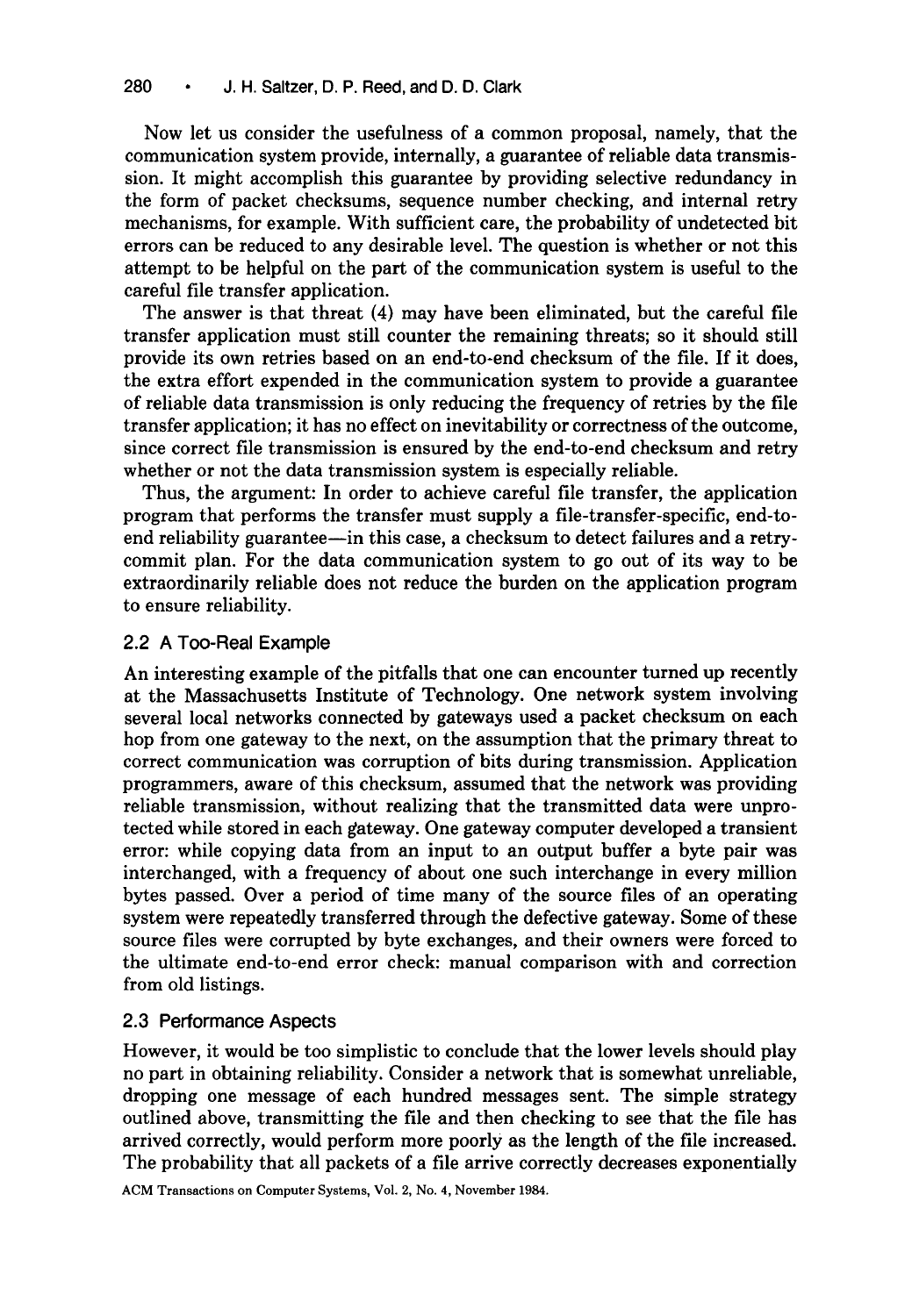with the file length, and thus the expected time to transmit the file grows exponentially with file length. Clearly, some effort at the lower levels to improve network reliability can have a significant effect on application performance. But the key idea here is that the lower levels need not provide "perfect" reliability.

Thus the amount of effort to put into reliability measures within the data communication system is seen to be an engineering trade-off based on performance, rather than a requirement for correctness. Note that performance has several aspects here. If the communication system is too unreliable, the file transfer application performance will suffer because of frequent retries following failures of its end-to-end checksum. If the communcation system is beefed up with internal reliability measures, those measures also have a performance cost, in the form of bandwidth lost to redundant data and added delay from waiting for internal consistency checks to complete before delivering the data. There is little reason to push in this direction very far, when it is considered that *the endto-end check of the file transfer application must still be implemented no matter how reliable the communication system becomes.* The *proper* trade-off requires careful thought. For example, one might start by designing the communication system to provide only the reliability that comes with little cost and engineering effort, and then evaluate the residual error level to ensure that it is consistent with an acceptable retry frequency at the file transfer level. It is probably not important to strive for a negligble error rate at any point below the application level.

Using performance to justify placing functions in a low-level subsystem must be done carefully. Sometimes, by examining the problem thoroughly, the same or better performance enhancement can be achieved at the high level. Performing a function at a low level may be more efficient, if the function can be performed with a minimum perturbation of the machinery already included in the low-level subsystem. But the opposite situation can occur—that is, performing the function at the lower level may cost more--for two reasons. First, since the lower level subsystem is common to many applications, those applications that do not need the function will pay for it anyway. Second, the low-level subsystem may not have as much information as the higher levels, so it cannot do the job as efficiently.

Frequently, the performance trade-off is quite complex. Consider again the careful file transfer on an unreliable network. The usual technique for increasing packet reliability is some sort of per-packet error check with a retry protocol. This mechanism can be implemented either in the communication subsystem or in the careful file transfer application. For example, the receiver in the careful file transfer can periodically compute the checksum of the portion of the file thus far received and transmit this back to the sender. The sender can then restart by retransmitting any portion that has arrived in error.

The end-to-end argument does not tell us where to put the early checks, since either layer can do this performance-enhancement job. Placing the early retry protocol in the file transfer application simplifies the communication system but may increase overall cost, since the communication system is shared by other applications and each application must now provide its own reliability enhancement. Placing the early retry protocol in the communication system may be more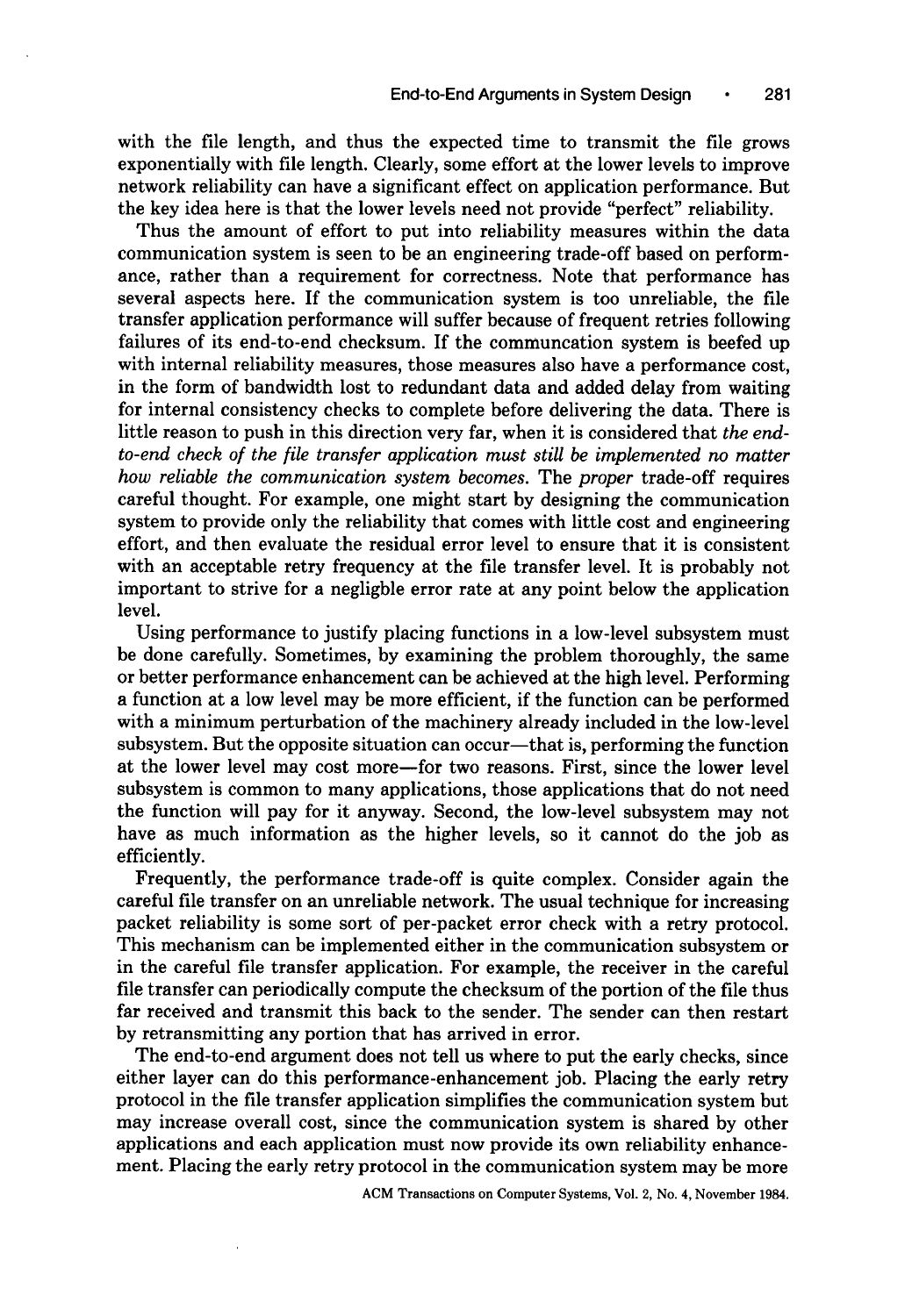efficient, since it may be performed inside the network on a hop-by-hop basis, reducing the delay involved in correcting a failure. At the same time there may be some application that finds the cost of the enhancement is not worth the result, but it now has no choice in the matter.<sup>1</sup> A great deal of information about system implementation is needed to make this choice intelligently.

# 3. OTHER EXAMPLES OF THE END-TO-END ARGUMENT

# 3.1 Delivery Guarantees

The basic argument that a lower level subsystem that supports a distributed application may be wasting its effort in providing a function that must, by nature, be implemented at the application level anyway can be applied to a variety of functions in addition to reliable data transmission. Perhaps the oldest and most widely known form of the argument concerns acknowledgment of delivery. A data communication network can easily return an acknowledgment to the sender for every message delivered to a recipient. The ARPANET, for example, returns a packet known as *Request For Next Message* (RFNM) [1] whenever it delivers a message. Although this acknowledgment may be useful within the network as a form of congestion control (originally the ARPANET refused to accept another message to the same target until the previous RFNM had returned), it was never found to be very helpful for applications using the ARPANET. The reason is that knowing for sure that the message was delivered to the target host is not very important. What the application wants to know is whether or not the target host acted on the message; all manner of disaster might have struck after message delivery but before completion of the action requested by the message. The acknowledgment that is really desired is an end-to-end one, which can be originated only by the target application-"I did it," or "I didn't."

Another strategy for obtaining immediate acknowledgments is to make the target host sophisticated enough that when it accepts delivery of a message it also accepts responsibility for guaranteeing that the message is acted upon by the target application. This approach can eliminate the need for an end-to-end acknowledgment in some, but not all, applications. An end-to-end acknowledgment is still required for applications in which the action requested of the target host should be done only if similar actions requested of other hosts are successful. This kind of application requires a two-phase commit protocol [5, 10, 15], which is a sophisticated end-to-end acknowledgment. Also, if the target application either fails or refuses to do the requested action, and thus a negative acknowledgment is a possible outcome, an end-to-end acknowledgment may still be a requirement.

# **3.2 Secure Transmission of** Data

Another area in which an end-to-end argument can be applied is that of data encryption. The argument here is threefold. First, if the data transmission system perfoms encryption and decryption, it must be trusted to securely manage the required encryption keys. Second, the data will be in the clear and thus vulnerable

<sup>&</sup>lt;sup>1</sup> For example, real-time transmission of speech has tighter constraints on message delay than on biterror rate. Most retry schemes significantly increase the variability of delay.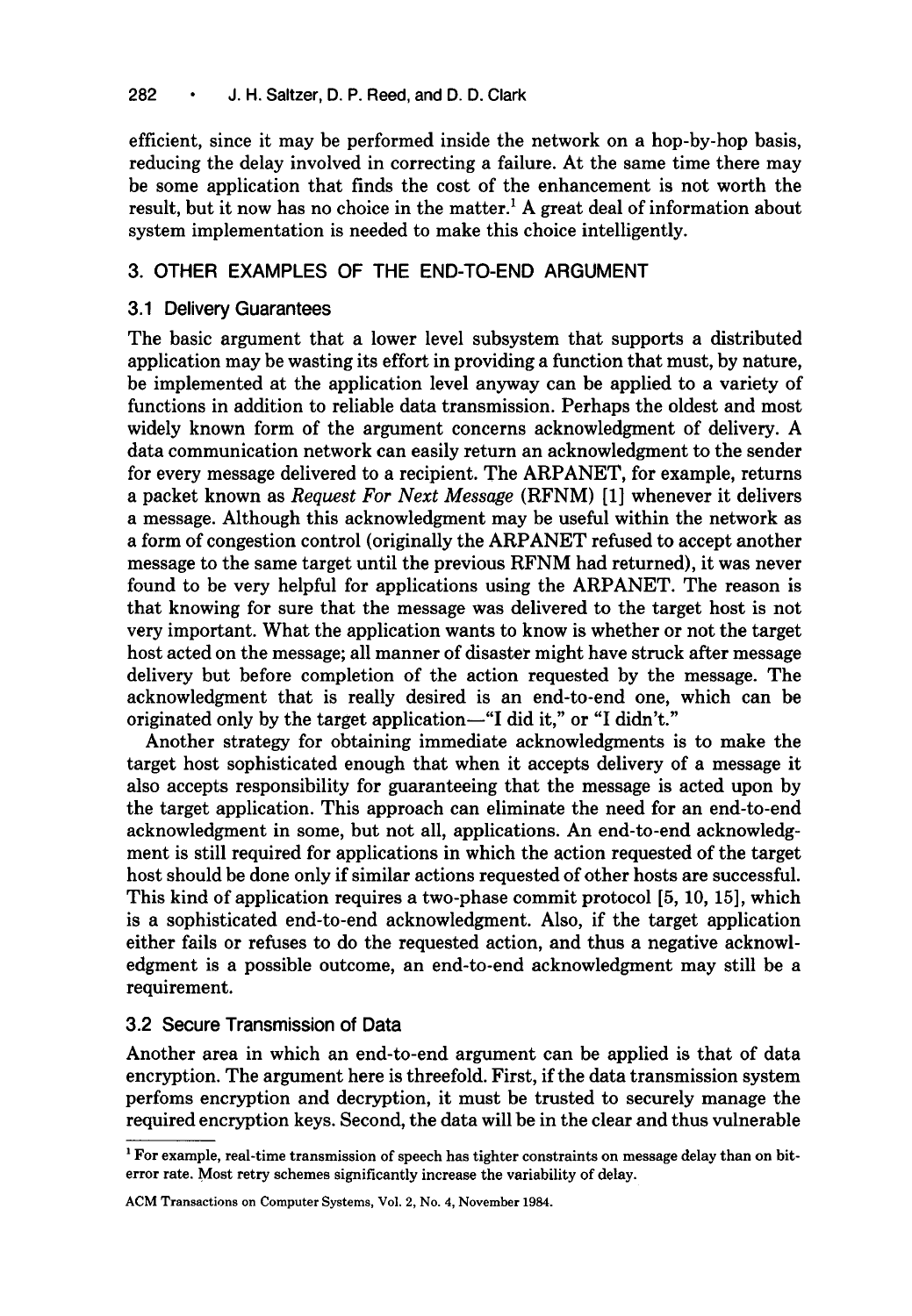as they pass into the target node and are fanned out to the target application. Third, the *authenticity* of the message must still be checked by the application. If the application performs end-to-end encryption, it obtains its required authentication check and can handle key management to its satisfaction, and the data are never exposed outside the application.

Thus, to satisfy the requirements of the application, there is no need for the communication subsystem to provide for automatic encryption of all traffic. Automatic encryption of all traffic by the communication subsystem may be called for, however, to ensure something else—that a misbehaving user or application program does not deliberately transmit information that should not be exposed. The automatic encryption of all data as they are put into the network is one more firewall the system designer can use to ensure that information does not escape outside the system. Note however, that this is a different requirement from authenticating access rights of a system user to specific parts of the data. This network-level encryption can be quite unsophisticated--the same key can be used by all hosts, with frequent changes of the key. No per-user keys complicate the key management problem. The use of encryption for application-level authentication and protection is complementary. Neither mechanism can satisfy both requirements completely.

#### 3.3 Duplicate Message Suppression

A more sophisticated argument can be applied to duplicate message suppression. A property of some communication network designs is that a message or a part of a message may be delivered twice, typically as a result of time-out-triggered failure detection and retry mechanisms operating within the network. The network can watch for and suppress any such duplicate messages, or it can simply deliver them. One might expect that an application would'find it very troublesome to cope with a network that may deliver the same message twice; indeed, it is troublesome. Unfortunately, even if the network suppresses duplicates, the application itself may accidentally originate duplicate requests in its own failure/ retry procedures. These application-level duplications look like different messages to the communication system, so it cannot suppress them; suppression must be accomplished by the application itself with knowledge of how to detect its own duplicates.

A common example of duplicate suppression that must be handled at a high level is when a remote system user, puzzled by lack of response, initiates a new login to a time-sharing system. Another example is that most communication applications involve a provision for coping with a system crash at one end of a multisite transaction: reestablish the transaction when the crashed system comes up again. Unfortunately, reliable detection of a system crash is problematical: the problem may just be a lost or long-delayed acknowledgment. If so, the retried request is now a duplicate, which only the application can discover. Thus, the end-to-end argument again: If the application level has to have a duplicatesuppressing mechanism anyway, that mechanism can also suppress any duplicates generated inside the communication network; therefore, the function can be omitted from that lower level. The same basic reasoning applies to completely omitted messages, as well as to duplicated ones.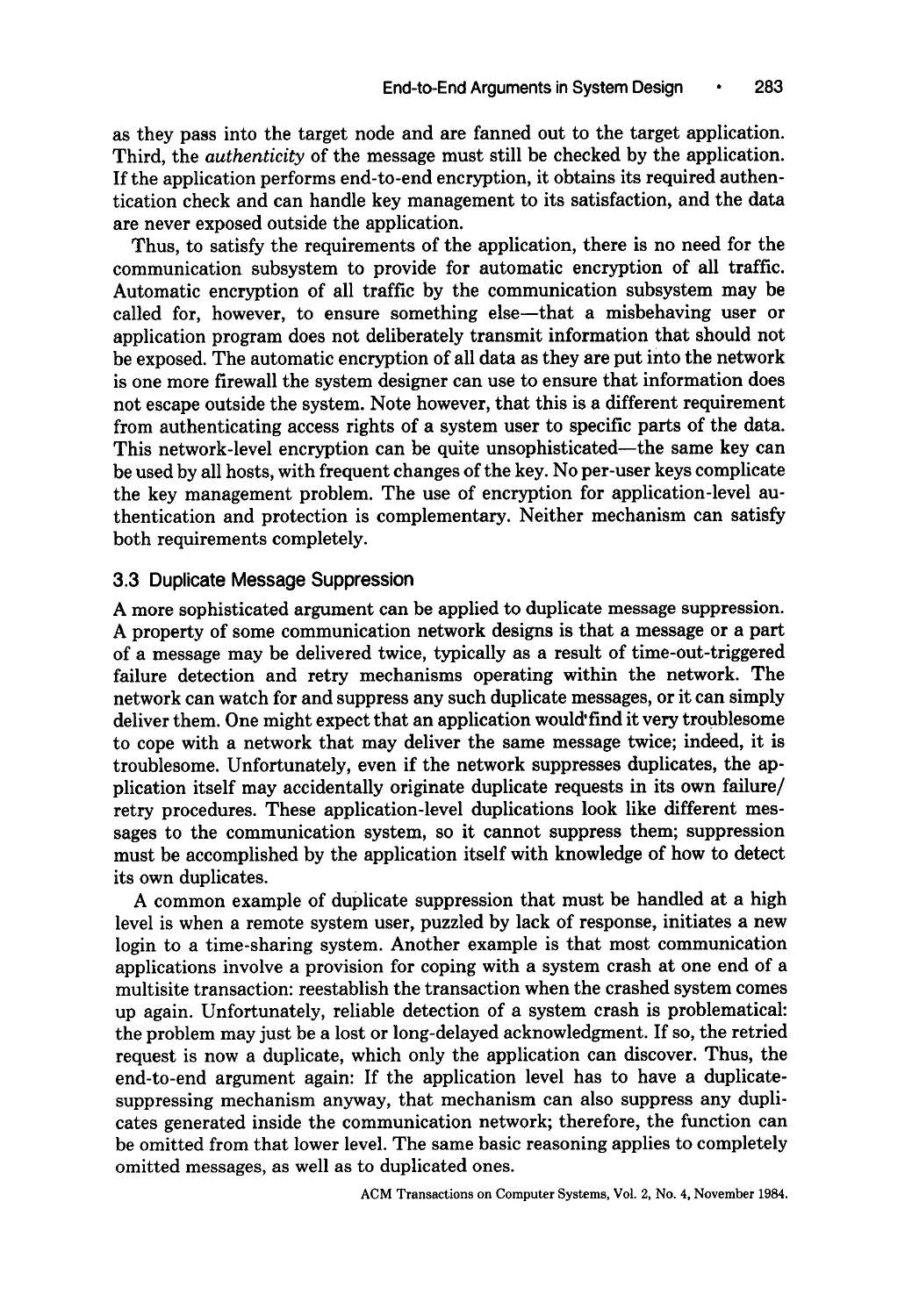# 3.4 Guaranteeing FIFO Message Delivery

Ensuring that messages arrive at the receiver in the same order in which they are sent is another function usually assigned to the communication subsystem. The mechanism usually used to achieve such first-in, first-out (FIFO) behavior guarantees FIFO ordering among messages sent on the same virtual circuit. Messages sent along independent virtual circuits, or through intermediate processes outside the communication subsystem, may arrive in a different order from the order sent. A distributed application in which one node can originate requests that initiate actions at several sites cannot take advantage of the FIFO ordering property to guarantee that the actions requested occur in the correct order. Instead, an independent mechanism at a higher level than the communication subsystem must control the ordering of actions.

# 3.5 Transaction Management

We have now applied the end-to-end argument in the construction of the SWALLOW distributed data storage system [15], where it leads to significant reduction in overhead. SWALLOW provides data storage servers called repositories that can be used remotely to store and retrieve data. Accessing data at a repository is done by sending it a message specifying the object to be accessed, the version, and type of access (read/write), plus a value to be written if the access is a write. The underlying message communication system does not suppress duplicate messages, since (a) the object identifier plus the version information suffices to detect duplicate writes, and (b) the effect of a duplicate read-request message is only to generate a duplicate response, which is easily discarded by the originator. Consequently, the low-level message communication protocol is significantly simplified.

The underlying message communication system does not provide delivery acknowledgment either. The acknowledgment that the originator of a write request needs is that the data were stored safely. This acknowledgment can be provided only by high levels of the SWALLOW system. For read requests, a delivery acknowledgment is redundant, since the response containing the value read is sufficient acknowledgment. By eliminating delivery acknowledgments, the number of messages transmitted is halved. This message reduction can have a significant effect on both host load and network load, improving performance. This same line of reasoning has also been used in development of an experimental protocol for remote access to disk records [6]. The resulting reduction in path length in lower level protocols has been important in maintaining good performance on remote disk access.

# 4. IDENTIFYING THE ENDS

Using the end-to-end argument sometimes requires subtlety of analysis of application requirements. For example, consider a computer communication network that carries some packet voice connections, that is, conversations between digital telephone instruments. For those connections that carry voice packets, an unusually strong version of the end-to-end argument applies: If low levels of the communication system try to accomplish bit-perfect communication, they will probably introduce uncontrolled delays in packet delivery, for example, by re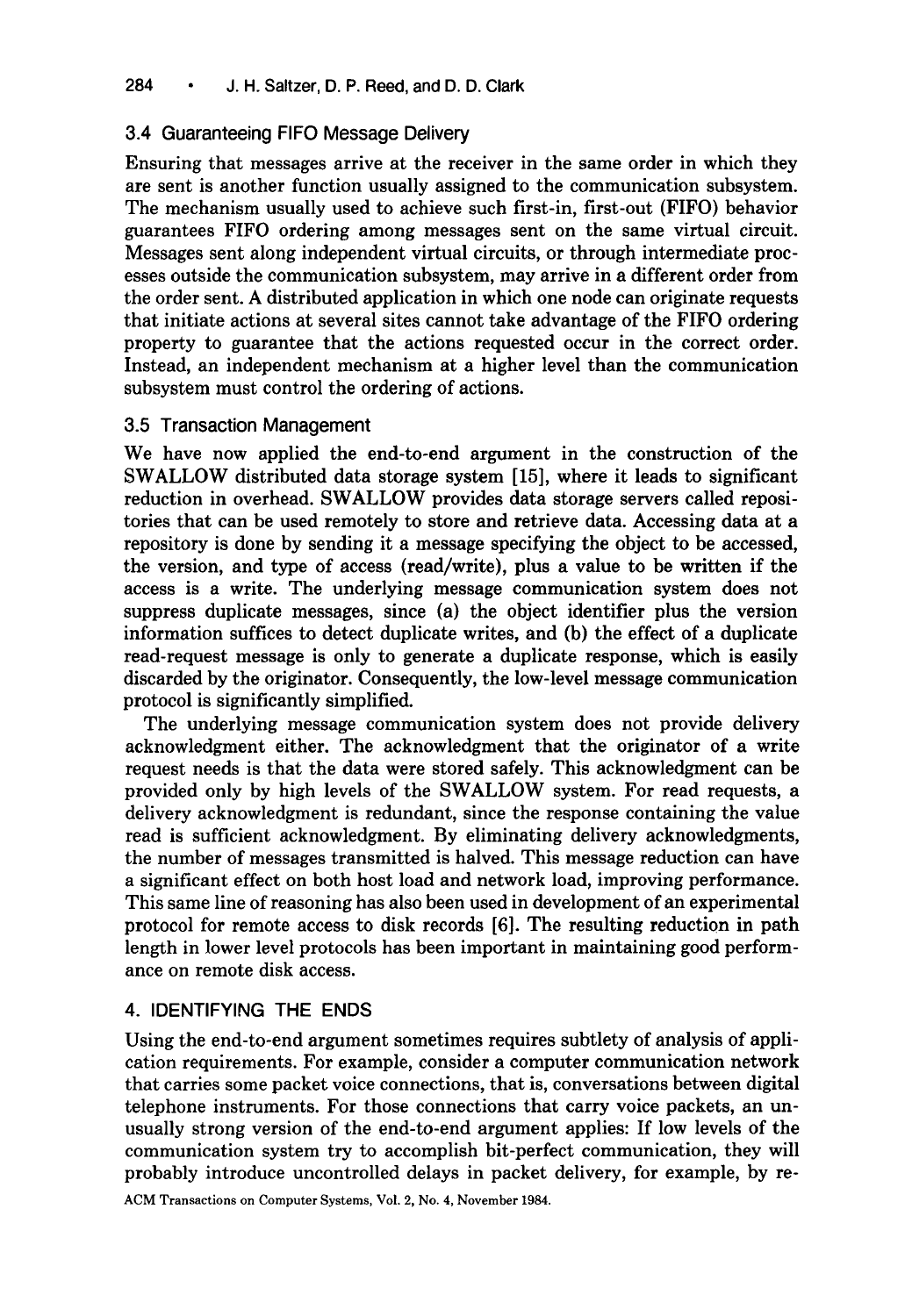questing retransmission of damaged packets and holding up delivery of later packets until earlier ones have been correctly retransmitted. Such delays are disruptive to the voice application, which needs to feed data at a constant rate to the listener. It is better to accept slightly damaged packets as they are, or even to replace them with silence, a duplicate of the previous packet, or a noise burst. The natural redundancy of voice, together with the high-level error correction procedure in which one participant says "excuse me, someone dropped a glass. Would you please say that again?" will handle such dropouts, if they are relatively infrequent.

However, this strong version of the end-to-end argument is a property of the specific application—two people in real-time conversation—rather than a property, say, of speech in general. If, instead, one considers a speech message system, in which the voice packets are stored in a file for later listening by the recipient, the arguments suddenly change their nature. Short delays in delivery of packets to the storage medium are not particularly disruptive, so there is no longer any objection to low-level reliability measures that might introduce delay in order to achieve reliability. More important, it is actually helpful to this application to get as much accuracy as possible in the recorded message, since the recipient, at the time of listening to the recording, is not going to be able to ask the sender to repeat a sentence. On the other hand, with a storage system acting as the receiving end of the voice communication, an end-to-end argument does apply to packet ordering and duplicate suppression. Thus the end-to-end argument is not an absolute rule, but rather a guideline that helps in application and protocol design analysis; one must use some care to identify the endpoints to which the argument should be applied.

## 5. HISTORY, AND APPLICATION TO OTHER SYSTEM AREAS

The individual examples of end-to-end arguments cited in this paper are not original; they have accumulated over the years. The first example of questionable intermediate delivery acknowledgments noticed by the authors was the "wait" message of the Massachusetts Institute of Technology Compatible Time-Sharing System, which the system printed on the user's terminal whenever the user entered a command [3]. {The message had some value in the early days of the system, when crashes and communication failures were so frequent that intermediate acknowledgments provided some needed reassurance that all was well.)

The end-to-end argument relating to encryption was first publicly discussed by Branstad in a 1973 paper [2]; presumably the military security community held classified discussions before that time. Diffie and Hellman [4] and Kent [8] developed the arguments in more depth, and Needham and Schroeder [11] devised improved protocols for the purpose.

The two-phase-commit data update protocols of Gray [5], Lampson and Sturgis [10] and Reed [13] all use a form of end-to-end argument to justify their existence; they are end-to-end protocols that do not depend for correctness on reliability, FIFO sequencing, or duplicate suppression within the communication system, since all of these problems may also be introduced by other system component failures as well. Reed makes this argument explicitly in the second chapter of his Ph.D. dissertation on decentralized atomic actions [14].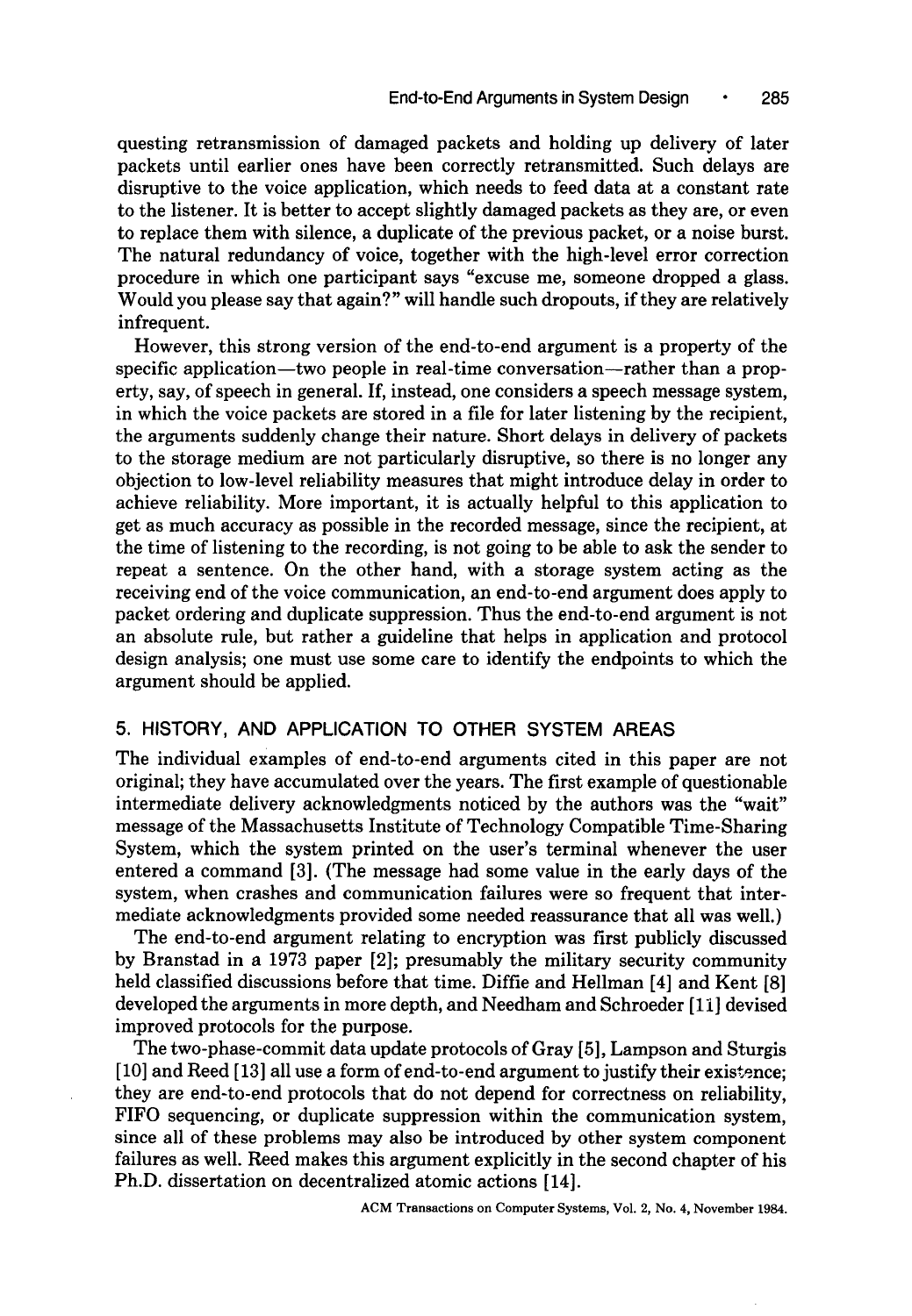End-to-end arguments are often applied to error control and correctness in application systems. For example, a banking system usually provides high-level auditing procedures as a matter of policy and legal requirement. Those high-level auditing procedures will uncover not only high-level mistakes, such as performing a withdrawal against the wrong account, but they will also detect low-level mistakes such as coordination errors in the underlying data management system. Therefore, a costly algorithm that absolutely eliminates such coordination errors may be arguably less appropriate than a less costly algorithm that just makes such errors very rare. In airline reservation systems, an agent can be relied upon to keep trying through system crashes and delays until a reservation is either confirmed or refused. Lower level recovery procedures to guarantee that an unconfirmed request for a reservation will survive a system crash are thus not vital. In telephone exchanges, a failure that could cause a single call to be lost is considered not worth providing explicit recovery for, since the caller will probably replace the call if it matters [7]. All of these design approaches are examples of the end-to-end argument being applied to automatic recovery.

Much of the debate in the network protocol community over datagrams, virtual circuits, and connectionless protocols is a debate about end-to-end arguments. A modularity argument prizes a reliable, FIFO sequenced, duplicate-suppressed stream of data as a system component that is easy to build on, and that argument favors virtual circuits. The end-to-end argument claims that centrally provided versions of each of those functions will be incomplete for some applications, and those applications will find it easier to build their own version of the functions starting with datagrams.

A version of the end-to-end argument in a noncommunication application was developed in the 1950s by system analysts whose responsibility included reading and writing files on large numbers of magnetic tape reels. Repeated attempts to define and implement a *reliable tape subsystem* repeatedly foundered, as flaky tape drives, undependable system operators, and system crashes conspired against all narrowly focused reliability measures. Eventually, it became standard practice for every application to provide its own application-dependent checks and recovery strategy, and to assume that lower level error detection mechanisms, at best, reduced the frequency with which the higher level checks failed. As an example, the Multics file backup system [17], even though it is built on a foundation of magnetic tape subsystem format that provides very powerful error detection and correction features, provides its own error control in the form of record labels and multiple copies of every file.

The arguments that are used in support of reduced instruction set computer (RISC) architecture are similar to end-to-end arguments. The RISC argument is that the client of the architecture will get better performance by implementing exactly the instructions needed from primitive tools; any attempt by the computer designer to anticipate the client's requirements for an esoteric feature will probably miss the target slightly and the client will end up reimplementing that feature anyway. (We are indebted to M. Satyanarayanan for pointing out this example.)

Lampson, in his arguments supporting the *open operating system,* [9] uses an argument similar to the end-to-end argument as a justification. Lampson argues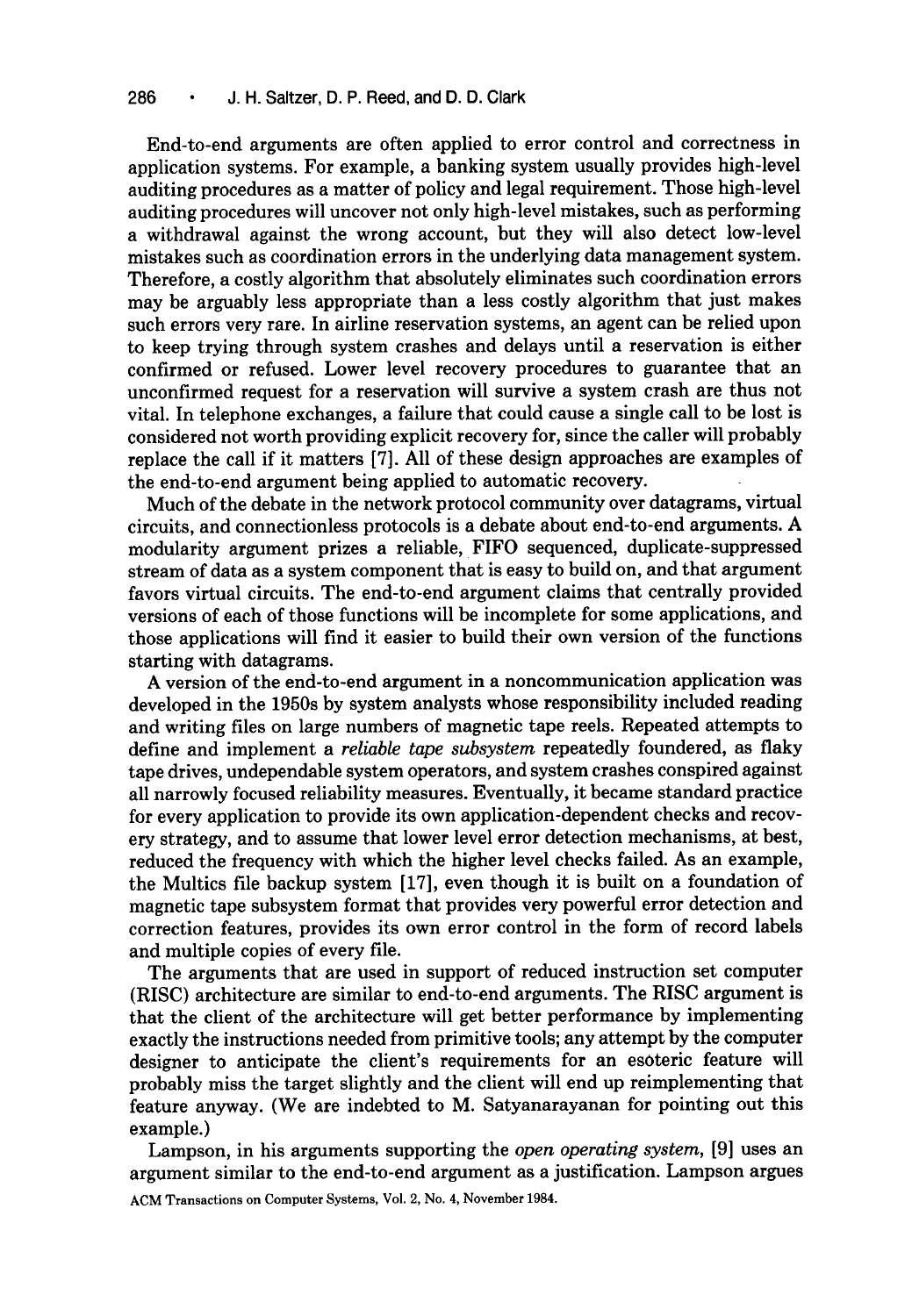against making any function a permanent fixture of lower level modules; the function may be provided by a lower level module, but it should always be replaceable by an application's special version of the function. The reasoning is that for any function that can be thought of, at least some applications will find that, of necessity, they must implement the function themselves in order to meet correctly their own requirements. This line of reasoning leads Lampson to propose an "open" system in which the entire operating system consists of replaceable routines from a library. Such an approach has only recently become feasible in the context of computers dedicated to a single application. It may be the case that the large quantity of fixed supervisor functions typical of largescale operating systems is only an artifact of economic pressures that have demanded multiplexing of expensive, hardware and therefore a protected supervisor. Most recent system "kernelization" projects have, in fact, focused at least in part on getting function out of low system levels [12, 16]. Though this function movement is inspired by a different kind of correctness argument, it has the side effect of producing an operating system that is more flexible for applications, which is exactly the main thrust of the end-to-end argument.

#### 6. CONCLUSIONS

End-to-end arguments are a kind of "Occam's razor" when it comes to choosing the functions to be provided in a communication subsystem. Because the communication subsystem is frequently specified before applications that use the subsystem are known, the designer may be tempted to "help" the users by taking on more function than necessary. Awareness of end-to-end arguments can help to reduce such temptations.

It is fashionable these days to talk about *layered* communication protocols, but without clearly defined criteria for assigning functions to layers. Such layerings are desirable to enhance modularity. End-to-end arguments may be viewed as part of a set of rational principles for organizing such layered systems. We hope that our discussion will help to add substance to arguments about the "proper" layering.

#### ACKNOWLEDGMENTS

Many people have read and commented on an earlier draft of this paper, including David Cheriton, F. B. Schneider, and Liba Svobodova. The subject was also discussed at the ACM Workshop in Fundamentals of Distributed Computing, in Fallbrook, Calif., December 1980. Those comments and discussions were quite helpful in clarifying the arguments.

#### **REFERENCES**

- 1. BOLT BERANEK AND NEWMAN INC. Specifications for the interconnection of a host and an IMP. Tech. Rep. 1822. Bolt Beranek and Newman Inc. Cambridge, Mass. Dec. 1981.
- 2. BRANSTAD, D.K. Security aspects of computer networks. AAIA Paper 73-427, AIAA Computer Network Systems Conference, Huntsville, Ala. Apr. 1973.
- 3. CORBATO, F.J., DAGGETT, M.M., DALEY, R.C., CREASY, R.J., HELLIWIG, J.D., ORENSTEIN, R.H., AND KORN, L.K. *The Compatible Time-Sharing System, A Programmer's Guide.* Massachusetts